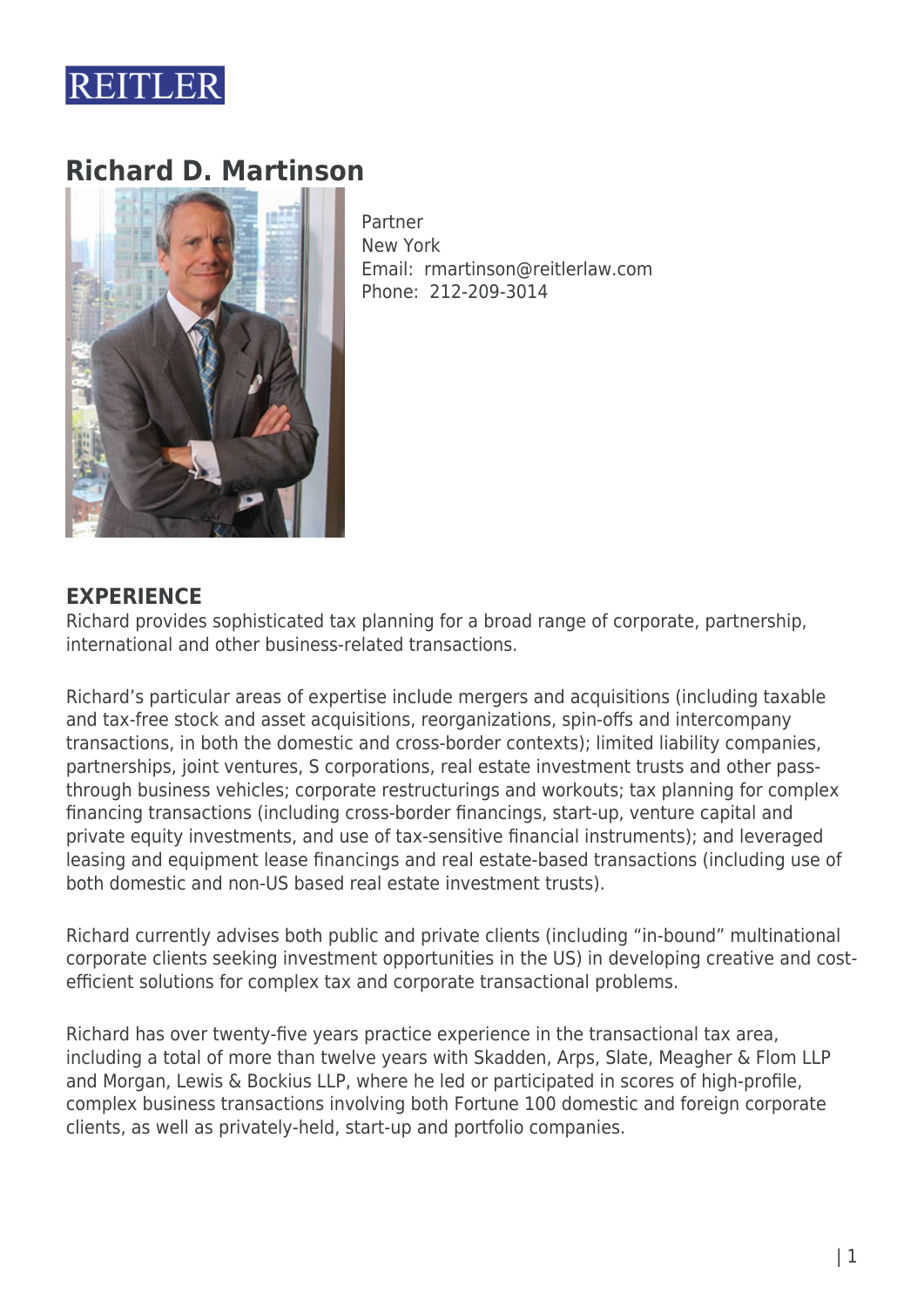

# **EDUCATION**

New York University School of Law (LL.M. Taxation, 1986)

Rutgers University School of Law (J.D., 1982)

Rutgers College (B.A., 1978)

#### **PROFESSIONAL**

Member, American Bar Association, Taxation Section (Subcommittees on Partnerships, Foreign Activities of US Taxpayers)

Member, New Jersey State Bar Association, Taxation Law Section (Subcommittees on Partnerships, International Tax)

## **ADMISSIONS**

New York

New Jersey

Pennsylvania

#### **PUBLICATIONS**

"Partnership Profits Interests: Transitioning from Employee to Partner and What That Means for Tax Purposes," prepared for New Jersey State Bar Association Taxation Section Seminar on "Hot Tips in Taxation: 2012."

"LLC Interests as Equity Compensation," Mergers and Acquisitions, April, 2002.

"Tax Aspects of Litigation and Dispute Settlements," prepared for Philadelphia Bar Association Tax Section CLE Series, November 8, 2002.

"Ethical Considerations for Tax Practitioners: Developments in Treasury Circular 230," prepared for Philadelphia Tax Conference, October 17, 2002.

"U.S. Cross-Border Leasing Structures at (Almost) the Millennium" (Co-Author), prepared for The FDTA's Tenth Annual Cross-Border Leasing Conference, April, 1999.

"Revenue Ruling 99-14 and LILO Transactions" (Co-Author), Morgan Lewis White Paper publication, March, 1999.